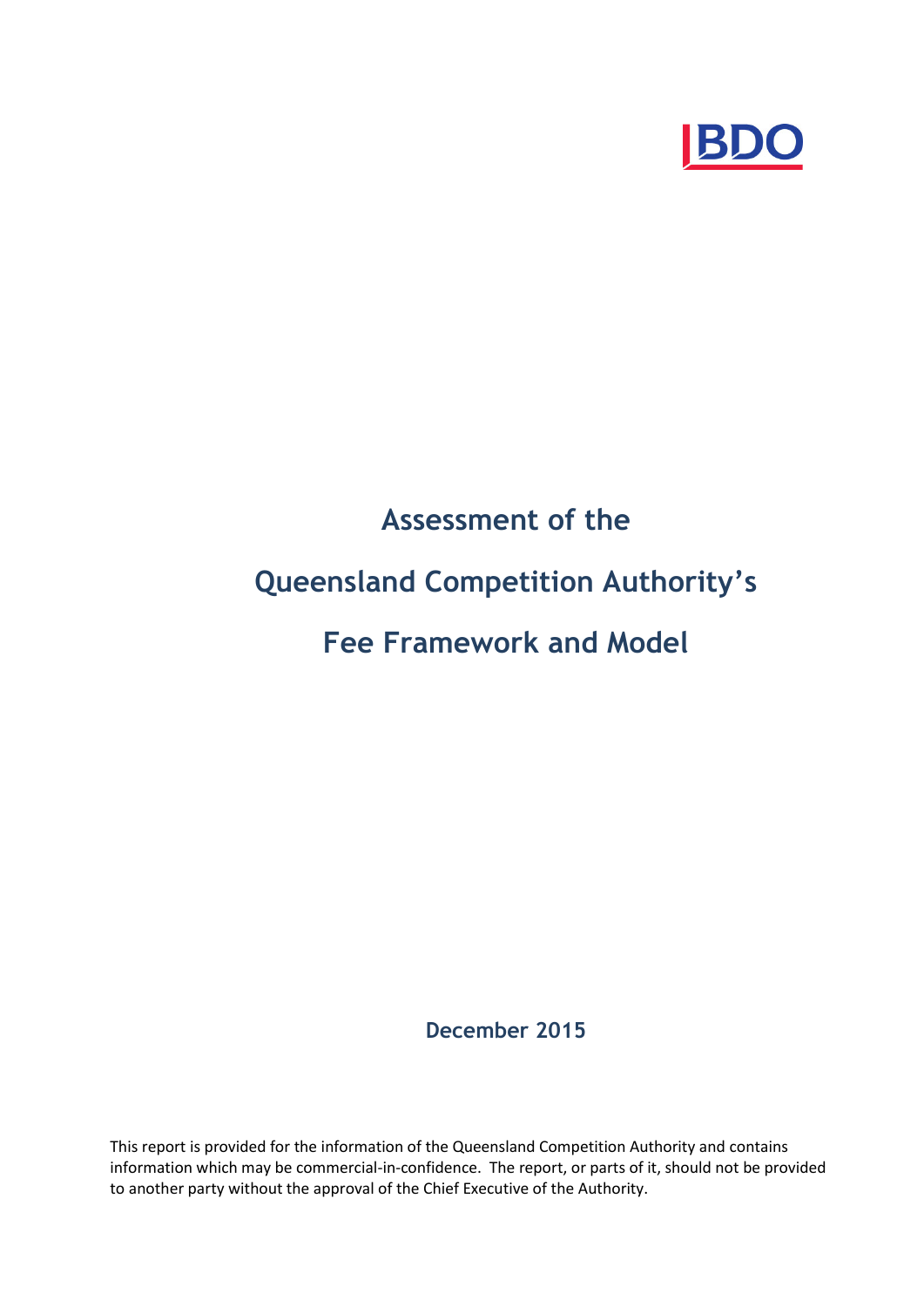# **Table of Contents**

| 1           |  |
|-------------|--|
|             |  |
|             |  |
|             |  |
| $2^{\circ}$ |  |
| 3           |  |
|             |  |
|             |  |
|             |  |
|             |  |
| 4           |  |
|             |  |
|             |  |
|             |  |
|             |  |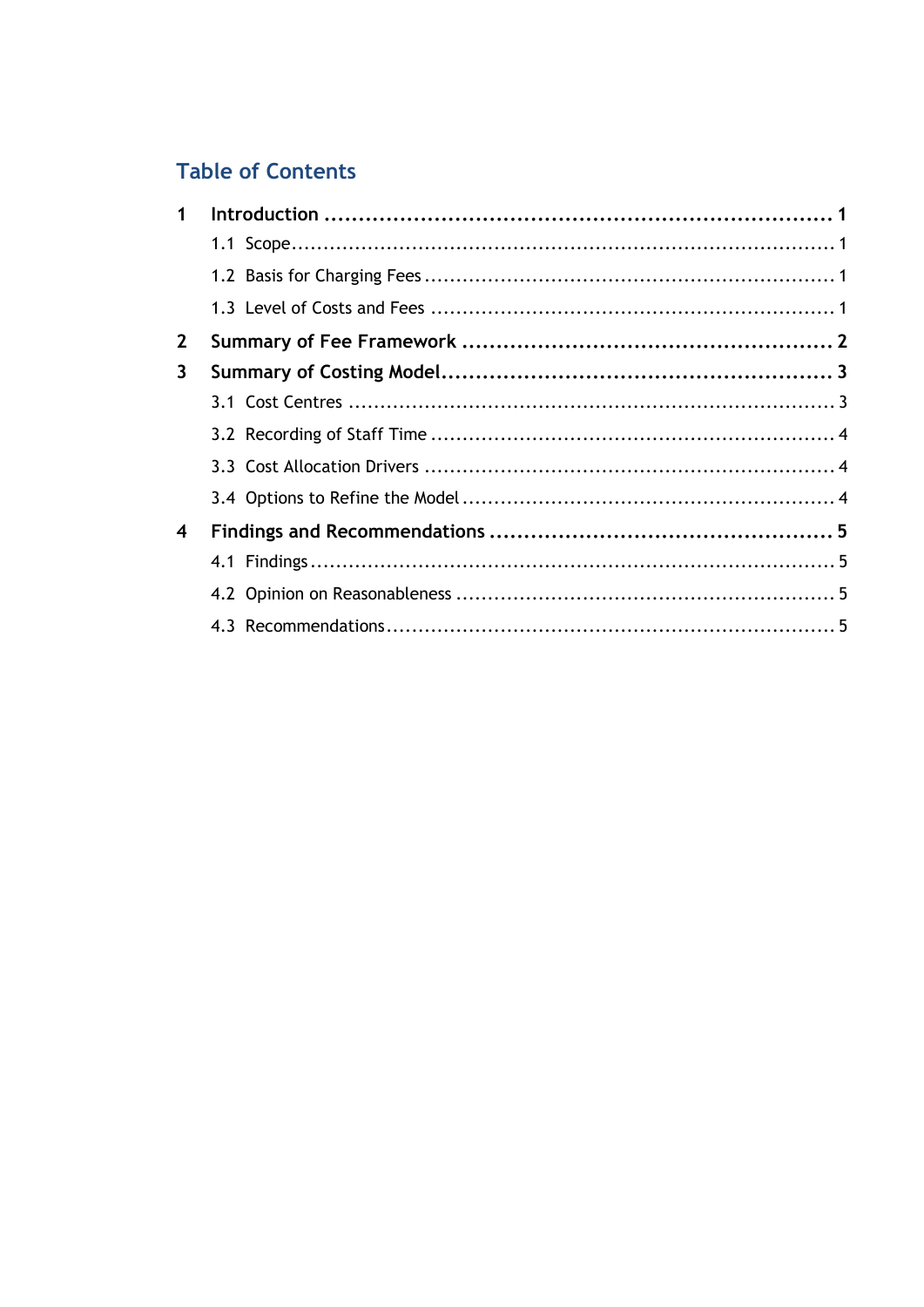# **1 Introduction**

The Authority has asked BDO to undertake an independent assessment of:

- a) the *QCA Fee Framework 2015-16*; and
- b) the associated financial model that is used to calculate fees for the services and functions listed in Schedule 1 to the *Queensland Competition Authority Regulation 2007*.

#### **1.1 Scope**

The objective of this assessment is to determine whether, in the opinion of BDO, the application of the Fee Framework and associated costing model produces fees which are reasonable.

The assessment does not comprise:

- 1. an audit of the source data for the model in a particular year or for a particular regulated entity; nor
- 2. an audit of whether the Authority's costs are solely for services and functions within scope of the services and functions listed in Schedule 1 to the Regulation; nor
- 3. an assessment of the reasonableness of the Authority's estimated or actual costs used in the fee calculations in a particular year.

This report on the assessment:

- 1. summarises, for the information of the Authority, the Fee Framework and how the model applies;
- 2. provides findings and makes recommendations, again for the information of the Authority, in relation to the Fee Framework and the model;
- 3. provides an opinion, for the potential information of one or more regulated entities, on whether the Fee Framework and model would produce fees which are reasonable.

### **1.2 Basis for Charging Fees**

Section 245 of the *Queensland Competition Authority Act 1997* provides a regulation making power in relation to:

… fees or charges for services provided, or functions performed, by the authority.

In consequence, section 3 of the *Queensland Competition Authority Regulation 2007* provides that:

The fee payable to the authority for providing a service or performing a function mentioned in schedule 1 is the amount -

- (a) the authority considers to be reasonable; and
- (b) that is not more than the reasonable cost of providing the service or performing the function.

Schedule 1 to the regulation lists 21 services or functions for which fees are payable.

#### **1.3 Level of Costs and Fees**

For 2015-16, the Authority's budget provides for expenditure of \$21,323,015. Of this amount, \$14,692,662 (69%) will be invoiced quarterly to regulated entities on the basis of the estimated costs for 2015-16, with actual cost adjustments to be made after year-end.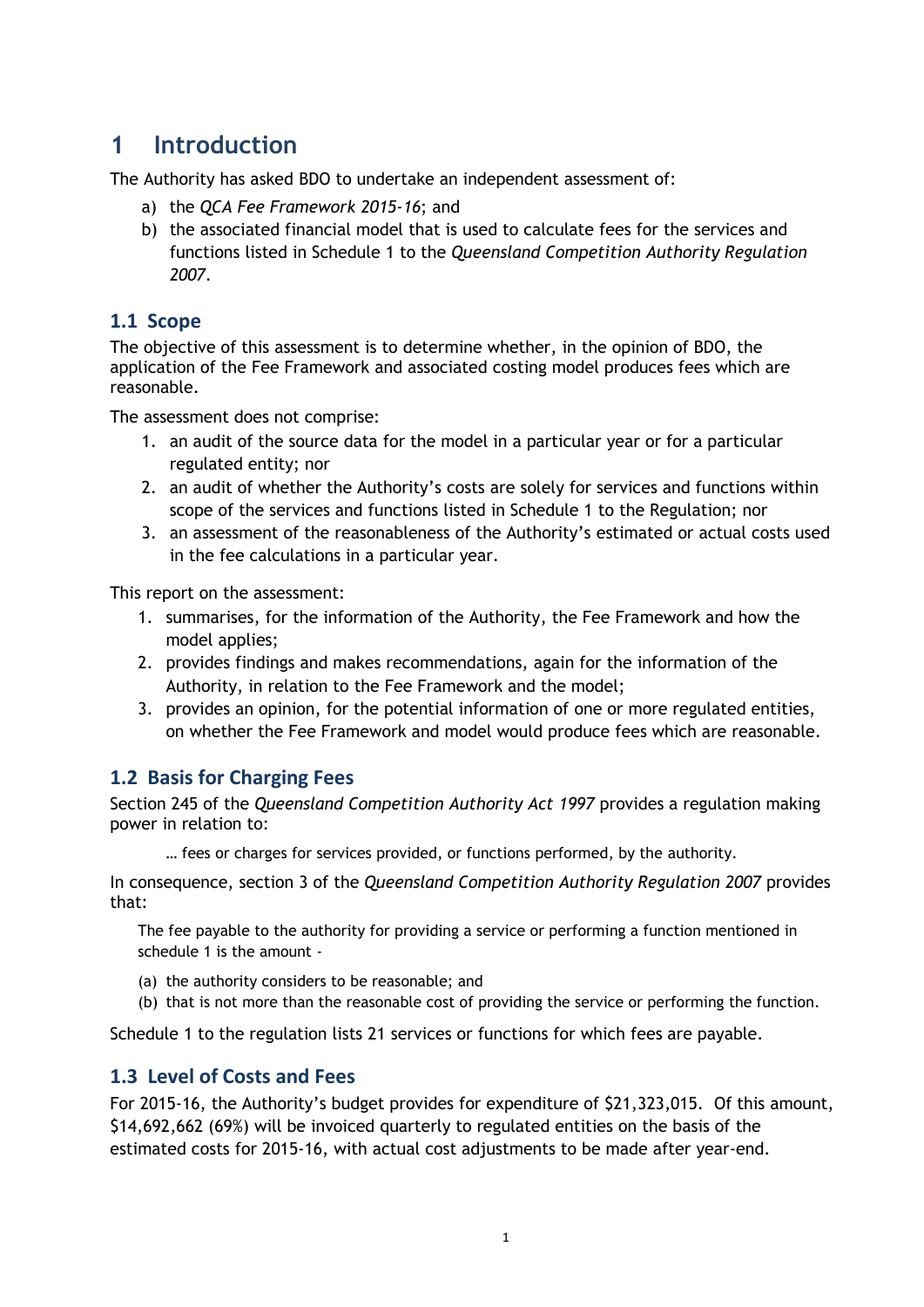# **2 Summary of Fee Framework**

The Fee Framework and costing model provide the basis for the Authority's assessment of the reasonable cost of providing a service or performing a function.

The main elements of the Fee Framework are:

- 1. Fees are calculated based on the Authority's estimate of the actual cost of performing the Functions in respect of each regulated entity over the coming 12 months.
- 2. For each regulated entity, these estimates are the sum of:
	- (a) the estimated costs of staff and specialist consultants' advice; and
	- (b) a proportion of estimated overheads.
- 3. Regulatory services and the associated fee will be reviewed if the proposed fee is more than 1% of an entity's regulated annual revenue.
- 4. Any under or over recovery of actual costs will be adjusted after year-end.

This Fee Framework determines fees based on annual costs, whereas the previous Fee Framework determined fees based on costs over the 5-year regulatory cycle.

The change in methodology reflects the accounting policy change made in 2014-15 to recognize revenue each year on the basis of the cost of regulation that year.

The framework includes a pragmatic measure to simplify its implementation in relation to the Retail Electricity sector – namely that no fees are levied on the small retailers, with their costs being spread across, and recovered from, the larger retailers.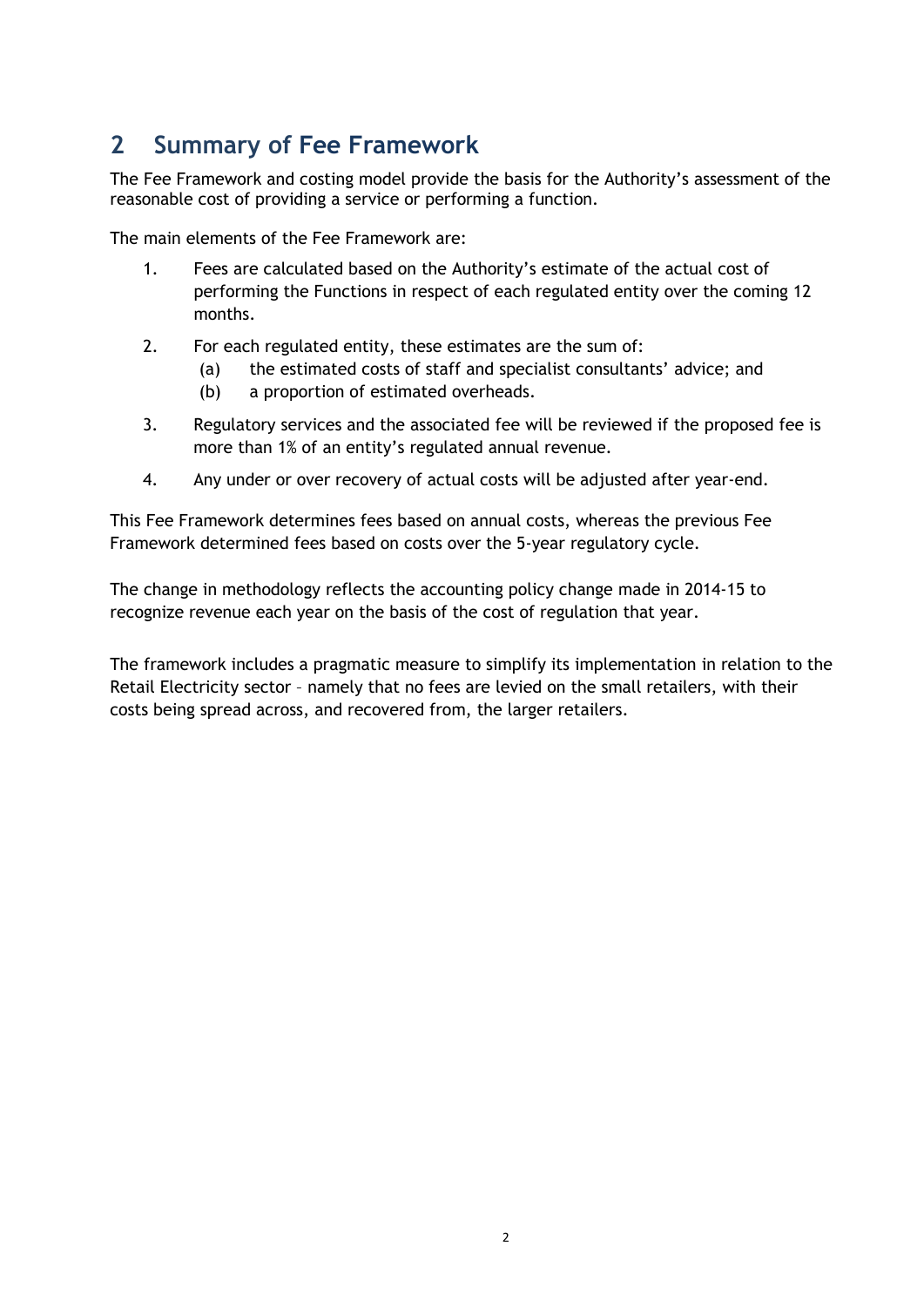#### **Summary of Costing Model** 3

The Authority's costs model has a number of elements, as described below.

#### **3.1 Cost Centres**

Staff and specialist consultants' costs are allocated to:

- 1. industry sectors for Retail Electricity, Electricity Distribution and SEQ Retail Water, and then to regulated entities within each sector;
- 2. individual regulated entities Dalrymple Bay Coal Terminal, Aurizon Network, Queensland Rail and SunWater;
- 3. corporate services; and
- 4. non-recoverable costs.

An example of how budgeted costs have been allocated to regulated entities for 2015-16 is in **Table 3.1.** 

| <b>Sector</b>                      | <b>Regulated Entity</b>                                                                                                                                                                                | <b>Cost Allocations</b>                      | Fees to be invoiced<br>in 2015-16 |
|------------------------------------|--------------------------------------------------------------------------------------------------------------------------------------------------------------------------------------------------------|----------------------------------------------|-----------------------------------|
| Electricity<br><b>Distribution</b> | <b>Energex</b><br>Ergon                                                                                                                                                                                | <b>Equal shares</b>                          |                                   |
| Electricity<br>Retail              | 1,000 or more customers:<br>Origin<br><b>AGL</b><br><b>Ergon Energy</b><br><b>Lumo Energy</b><br>Energy Australia (TRU)<br><b>ERM Power</b><br><b>Click Energy</b><br>Qenergy<br>M <sub>2</sub> (Dodo) | <b>Estimated share of</b><br>total customers |                                   |
|                                    | Fewer than 1,000 customers:<br>Integral<br><b>Energy Australia</b><br>APG (AGL)<br><b>Sanctuary Energy</b><br><b>Diamond Energy</b>                                                                    | No charge                                    |                                   |
| <b>Ports</b>                       | Dalrymple Bay Coal Terminal                                                                                                                                                                            |                                              |                                   |
| Rail                               | <b>Aurizon Network</b>                                                                                                                                                                                 |                                              |                                   |
|                                    | <b>Queensland Rail</b>                                                                                                                                                                                 |                                              |                                   |
| <b>SEQ Retail</b><br>Water         | <b>Qld Urban Utilities</b><br><b>UnityWater</b><br><b>Gold Coast City Council</b><br><b>Logan City Council</b><br><b>Redlands City Council</b>                                                         | <b>Equal shares</b>                          |                                   |
| <b>Regional Water</b>              | <b>SunWater</b>                                                                                                                                                                                        |                                              |                                   |
| <b>Total</b>                       |                                                                                                                                                                                                        |                                              |                                   |

#### Table 3.1: Allocation of Budgeted Costs in 2015-16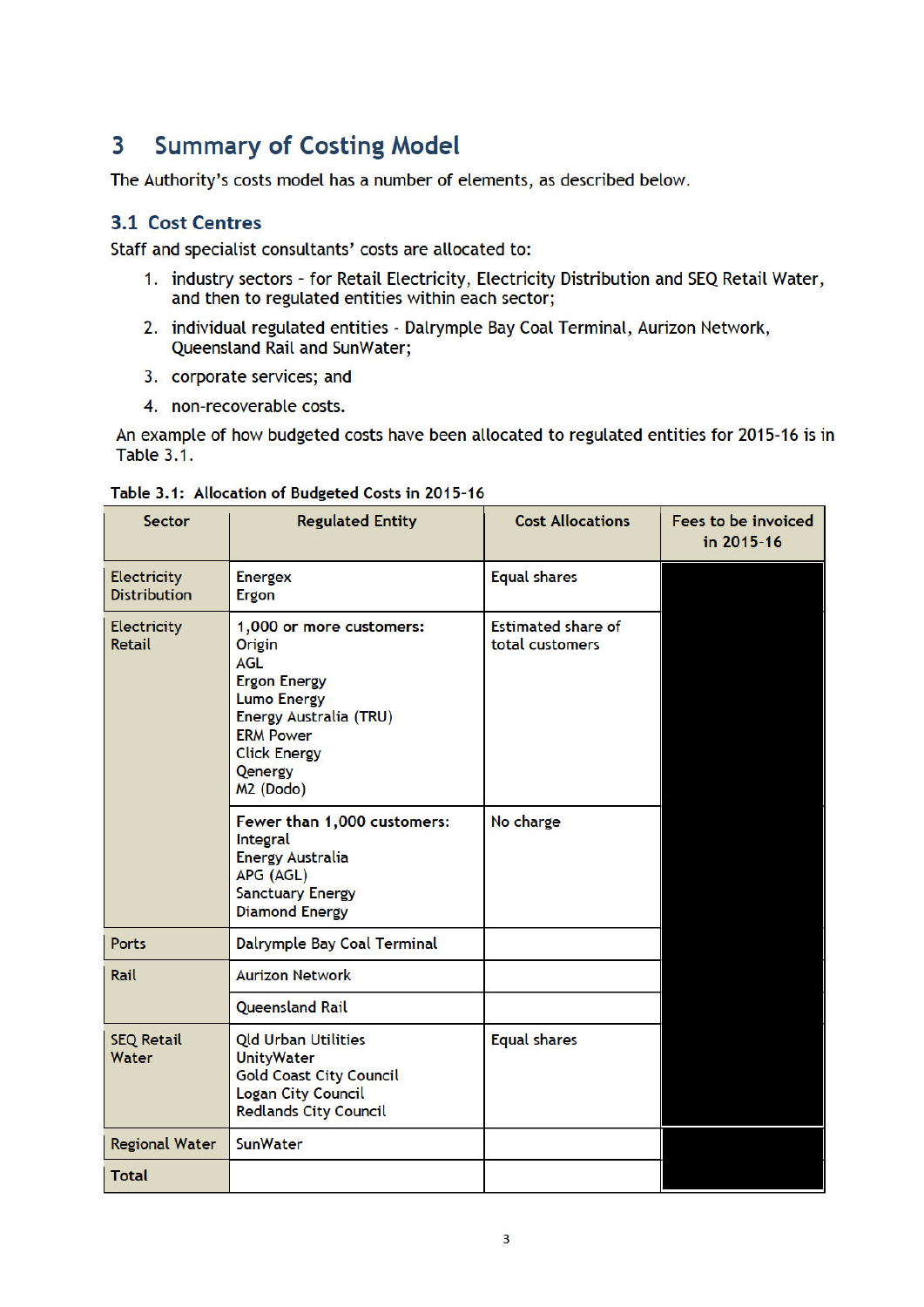#### **3.2 Recording of Staff Time**

The staffing levels for a year, and their allocation to projects, are estimated in the development of the annual budget.

The actual allocations of staff time to projects are recorded weekly on a time allocation sheet through the intranet. Any adjustments of the estimated staffing costs to the actual staffing costs are made at year-end by reference to the actual time allocation data for the year, as well as any unbudgeted changes to salary costs.

#### **3.3 Cost Allocation Drivers**

The Authority uses a single cost driver – staff costs - to allocate corporate overheads.

Corporate overheads are allocated to regulated sectors and entities in the same proportion as the cost of Staff Salaries for those sectors and entities. The Staff Salary costs for each sector and entity are the gross payroll costs for each employee working on that project, including the Peer Review team members.

### **3.4 Options to Refine the Model**

#### **3.4.1 Time Recording**

The Authority could implement a daily time recording system for allocating staff costs.

As changes in staff allocations between projects are recorded on a weekly basis, our view is that it is very doubtful that a move to daily time recording would provide a more reliable method of allocating costs to regulated sectors and entities than the current system.

#### **3.4.2 Cost Drivers**

The Authority could develop and use a more sophisticated cost allocation methodology which uses more detailed cost drivers for certain overheads (such as rent based on the floor space allocated to each project or team).

In our view, it is unlikely that this would lead to any material difference in the amount the Authority would allocate to a particular entity.

#### **3.4.3 Invoicing Actual Costs Quarterly**

The Authority could calculate its actual costs on a quarterly basis and recover these, rather than one-quarter of its estimated costs for the year, through the quarterly invoices.

The disadvantage of this option is that some actual costs would not be known until after the end of each quarter, or at year-end. This would include the significant cost of consultancies undertaken during the year. As well, it would require the year-end cost accruals, such as for employee leave entitlements, to be calculated quarterly (and which, in any case, are estimates).

This option would only change the timing of the recovery of costs for a year, and would not reduce the level of fees for any particular regulated entity.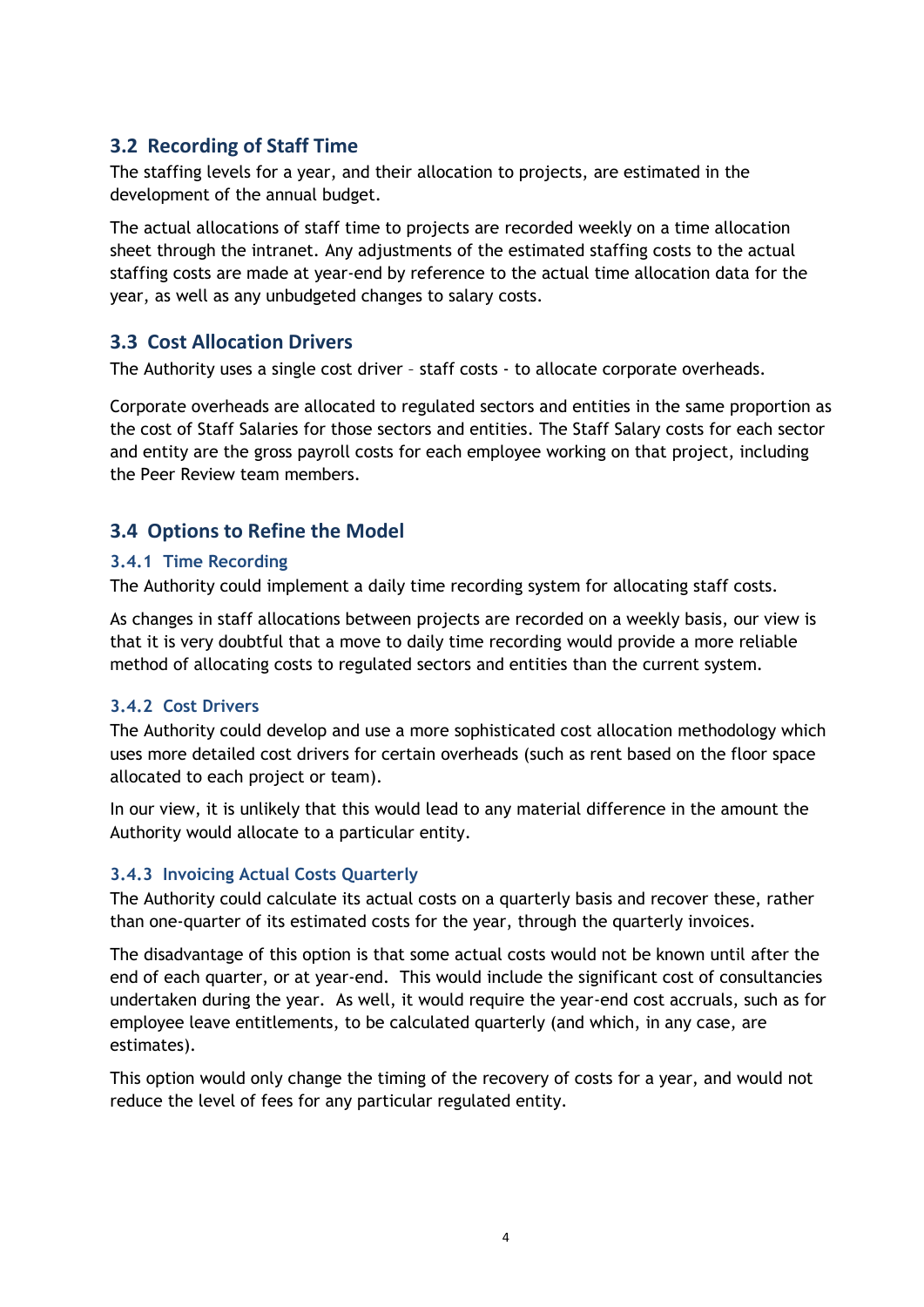# **4 Findings and Recommendations**

### **4.1 Findings**

Our findings in relation to the Fee Framework and costing model are as follows:

- 1. the accounting for staff costs and consultancy costs to cost pools for the regulated sectors (Retail Electricity and Electricity Distribution) and to the other regulated entities (Dalrymple Bay Coal Terminal, Aurizon, Queensland Rail and SunWater) is accepted practice in cost accounting;
- 2. the equal allocation of staff costs and consultancy costs to the two entities within the Electricity Distribution sector (Energex and Ergon) is reasonable, given that much of the Authority's now reduced workload between these entities is similar;
- 3. the allocation of staff costs and consultancy costs to the larger entities within the Retail Electricity sector based on customer numbers, is equitable and reasonable as the regulatory effort varies with the size of entity, and the smaller retailers collectively only account for 0.13% of customers (which proportion equates to \$3,010 of the overall costs for that sector);
- 4. the equal allocation of staff costs and consultancy costs between the five entities in the SEQ Retail Water sector is reasonable, given that there is a separate regulatory report provided on each entity;
- 5. the use of staff costs as the cost driver for the allocation of corporate overheads is a reasonable method of allocating such costs.

### **4.2 Opinion on Reasonableness**

In our opinion, the Authority's Fee Framework and model provide a basis for setting reasonable fees for regulated entities, based on the allocation and recovery of the Authority's costs.

No opinion is given on whether the Authority's estimated or actual costs for a particular year have been reasonably allocated in determining the fees for a particular regulated entity or for all regulated entities.

#### **4.3 Recommendations**

Based on the above findings, we make no recommendation for improvement to the Authority's costing model.

At the same time, we propose some revisions to the Fee Framework so that it more precisely reflects the wording of the Regulation, the Framework's objective, and the way the model applies in practice:

a) *Basis of calculating fees for general regulatory services* – replace the section with:

"The fees to be paid to the QCA for general regulatory services by a regulated entity that is subject of the QCA's fee charging regime will be calculated by the QCA based on its estimate of the cost of providing the services and performing the functions in respect of that entity over the coming 12 months, as later adjusted to the actual costs.